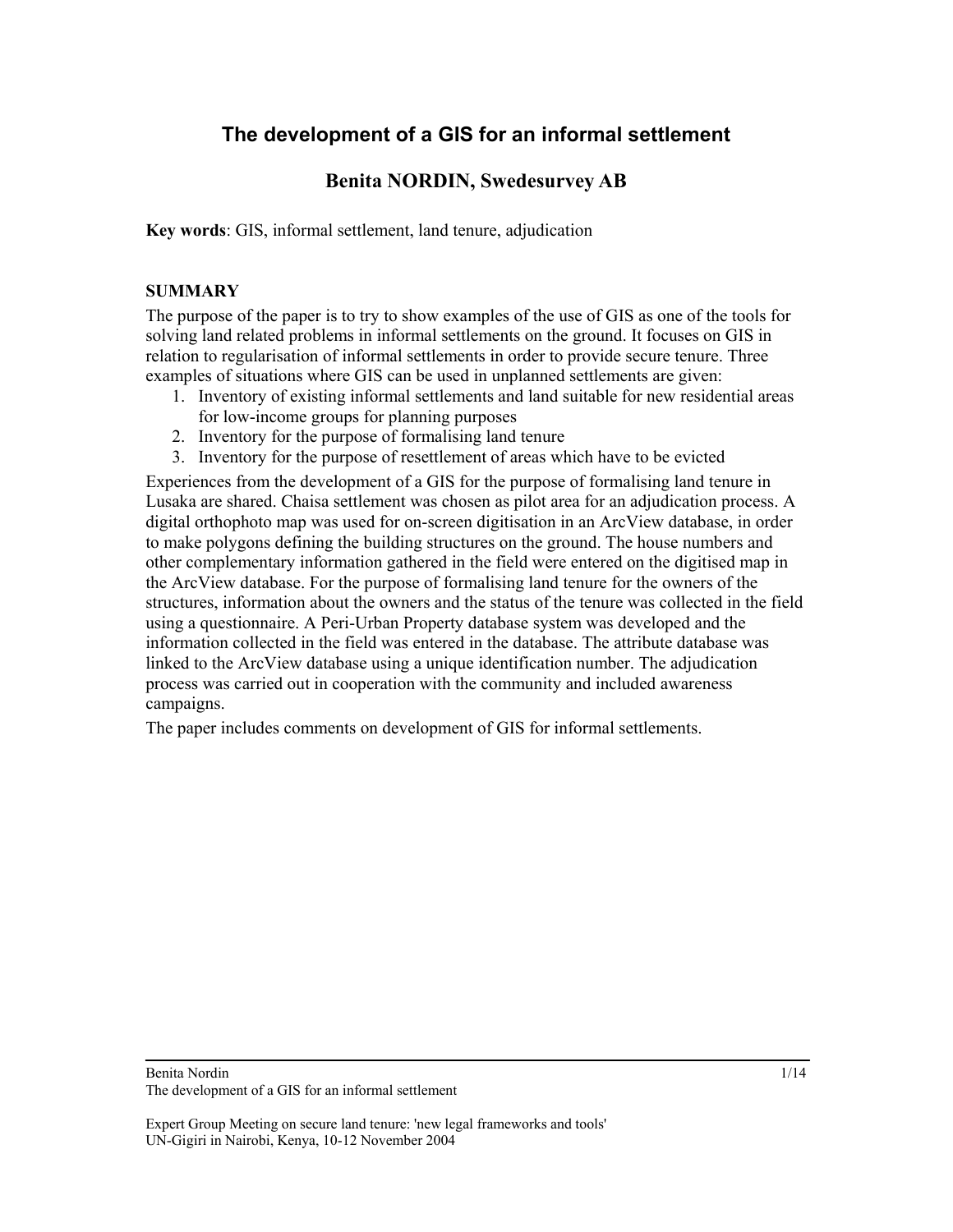# **The development of a GIS for an informal settlement**

# **Benita NORDIN, Swedesurvey AB**

# **1. INTRODUCTION**

The growth of informal settlements in major cities in the third world has resulted in a situation were more than half of the population in some of those cities reside in informal settlement. Land tenure in an informal settlement is informal, and does not provide enough security for its residents. Since these settlements are not part of the formal land management system there is also a general lack of information or at least reliable information necessary for planning purposes as well as for the formulation of policies and programmes for upgrading and regularisation of the areas.

GIS stands for Geographic Information System and can be described as "a system of hardware, software and procedures to facilitate the management, manipulation, analysis, modelling, representation and display of geo-referenced data to solve complex problems regarding planning and management of resources" (NCGIA, 1990). Another way of explaining GIS is this:

Components of a GIS include more than just computer technology. A GIS is an integrated system of users, data, hardware and software. Data tend to be at the center of any GIS system, while the computer components of the system support data management and analysis (Lloyd P. Queen &Charles R Blinn).

The task of solving the growing problems related to informal settlements in fast growing cities of developing countries is huge. Can GIS be used as one of the tool? The purpose of this paper is to try to show examples of the use of GIS in that context. It focuses on GIS in relation to regularization of informal settlements mainly in order to provide secure tenure and to a certain extent for urban planning and management. It contains examples of situations where GIS can be used.

# **1.1 GIS and Cadastre**

GIS is an integrated technology developed within many disciplines and the emphases are different depending on the discipline. For example, within Land Registration the main focus is the information related to ownership usually related to a land-parcel with a property number. When the property number is used as the parcel identifier and ownership information is linked to the parcel in the map in a computerized system it becomes a GIS. In this case the ownership information is still the most important, but the geo-reference makes the access easier. Traditionally the survey data on these land parcels with unique property designation is based on their surveyed boundaries, which are shown on large-scaled maps can be found in a Property Register, usually with a written register (attribute data) and a register map (spatial data).

Historically a cadastre was established for the purpose of taxation and can be described as a public register showing details of ownership and value of land. The concept of cadastre has changed over time and there are many definitions of the term, for example:

A cadastre is the core or basis of a land administration system and is defined as a parcel based and up-todate land information system containing a record of interest in land (e.g. rights, restrictions and responsibilities). It usually includes a geometric description of land parcels linked to other records describing the nature of the interests, and ownership or control of those interests, and often the value of the parcel and its improvements (FIG, 1995).

Benita Nordin The development of a GIS for an informal settlement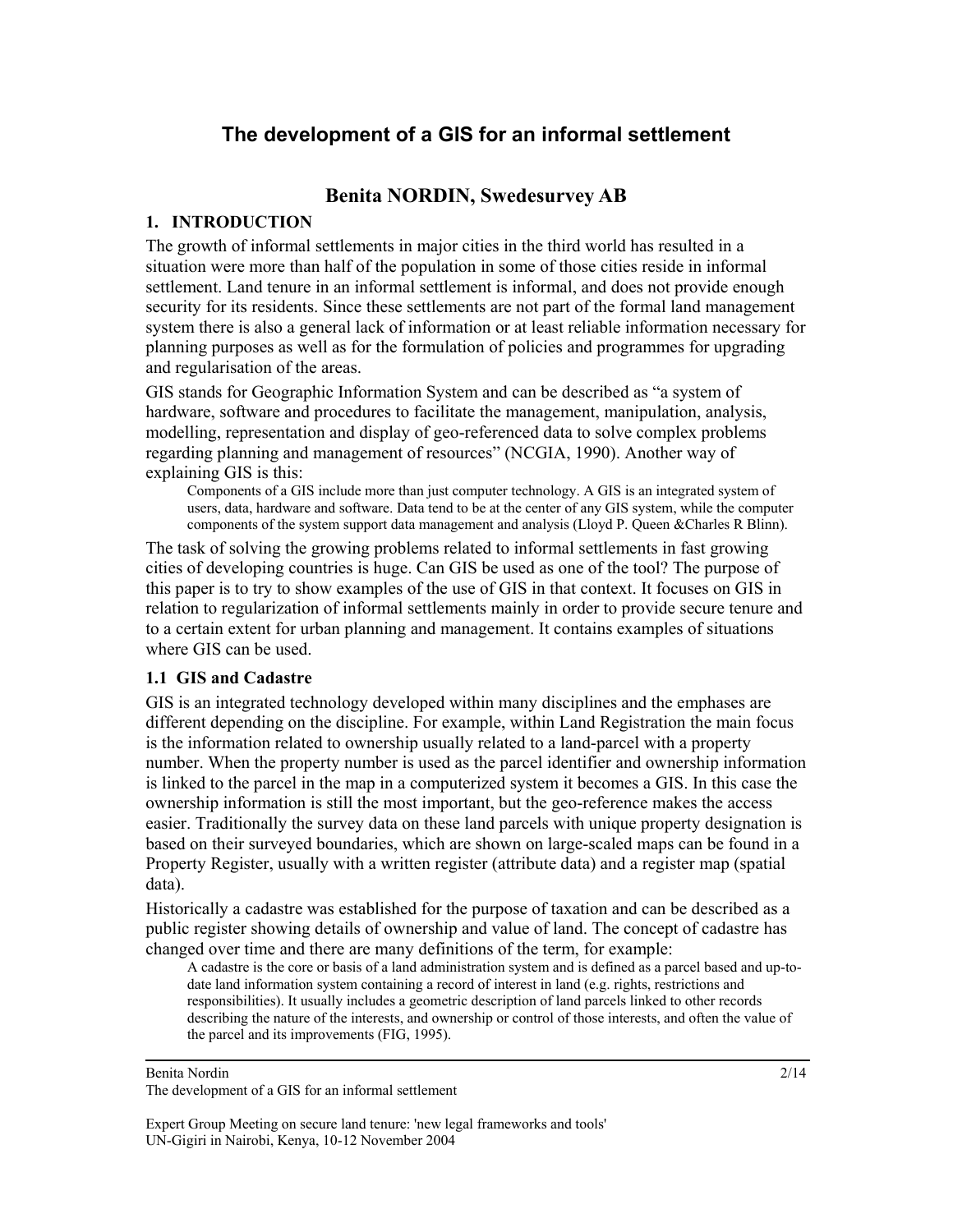In Cadastre 2014 the land parcel has been replaced by land object defined as "a piece of land in which homogeneous conditions exist within its outlines. The legal land objects are described by the legal content of a right or restriction and the boundaries which demarcate where the right or restriction applies." A modern cadastre is based on the GIS technology.

# **2. EXAMPLES**

### **2.1 Working model for the introduction of a cadastral system in cities with informal settlements**

In the report, Urban Growth and Cadastral Development – a manual for the development of appropriate cadastral methods for cities and towns in developing countries (Benita Nordin & Tommy Osterberg 2000), written within a joint project between the Swedish International Development Cooperation Agency (Sida) and Swedesurvey an attempt is made to show a step-by-step working methodology for the introduction of a cadastral system in cities with informal settlements. The model focuses on the more technical parts of cadastral activities. Since the actual situation differs from country to country and from city to city it has to be adapted especially to the legal situation regarding land tenure.

The model suggests that an inventory of existing informal settlements and land suitable for new residential areas for low-income groups is carried out as a starting point. The main purpose of the inventory is that it should form a basis for decision-making and planning. This kind of inventory is particularly important in urban areas where land shortage is a major problem. After the inventory it should be possible to classify the land and settlement in the following categories:

- settlements where land tenure can be formalized
- settlements not suitable for transfer to formal tenure
- land suitable for new settlements

In the following the process is divided into two alternatives, as shown in the figure below:

**Alternative A** Transformation alternative, which will mainly include establishment of a cadastral system for transformation of informal tenure into formalized tenure and;

**Alternative B** New area development, which will include establishment of a cadastre in connection with the development of an area for a new settlement.

For settlements, which are classified to be in the first group, settlements where land tenure can be formalized, the transformation alternative is followed. If resettlement of individual families is necessary, new areas for housing must be identified and people need to be motivated to move. In those new areas the new area development alternative is followed. That is also the case for those new low-cost housing areas that needs to be developed to meet the growing demand for housing. Simpler methods need to be used in order to speed up the land delivery process.

The method has to be adapted to the situation. For example, if there is obvious that a settlement qualifies in the first group there is no need for the first two steps.

Benita Nordin

The development of a GIS for an informal settlement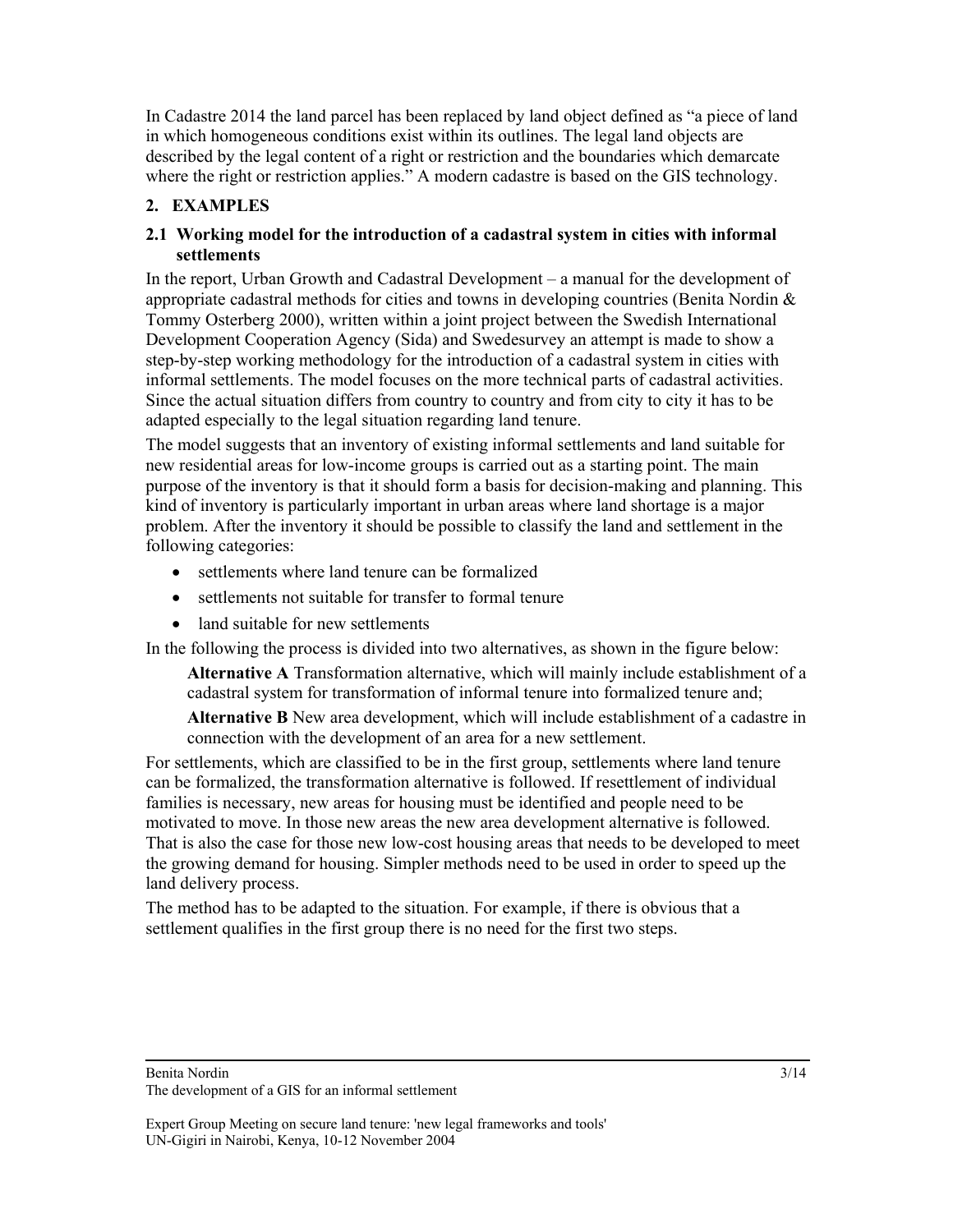

Source: Urban Growth and Cadastral Development (Benita Nordin & Tommy Osterberg, 2000)

The eight steps of the Alternative A are briefly explained below:

**Step A1**: Community participation is a prerequisite for the establishment of a cadastral system in an informal settlement. Organization of community participation and raising of awareness should be done at an early stage.

**Step A2**: Acquisition of the land can be made in different ways depending whether it is private or public land and on the legal framework of the county

**Step A3**: In most cases the perimeter boundary of the settlement should be defined through demarcation and survey in order to be able to allocate the area for the purpose.

**Step A4**: The planning and surveying of the settlement can be an integrated procedure, where the layout plan and the subdivision plan are merged together. Existing structures on the site must be taken into consideration and respected as much as possible.

**Step A5** is an inventory on the ground to collect information of the users on the ground using a form or a questionnaire. At the same time the plot is identified on the field map and is given a unique identification code. The result of the inventory in form of list of users and cadastral

Benita Nordin

4/14

The development of a GIS for an informal settlement

Expert Group Meeting on secure land tenure: 'new legal frameworks and tools' UN-Gigiri in Nairobi, Kenya, 10-12 November 2004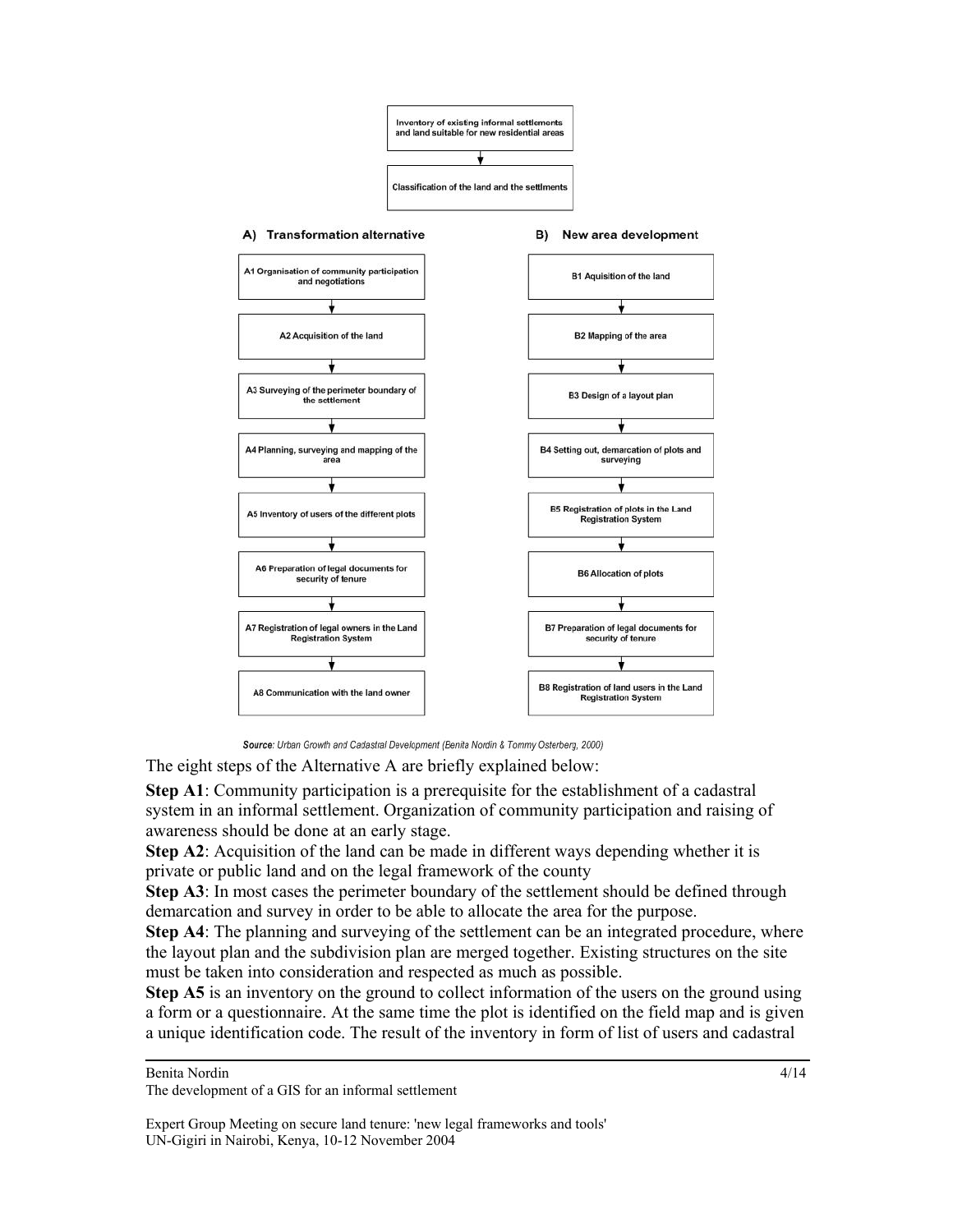maps are shown to the land users for comments, individually or through an exhibition. Any complaints are sorted out and remaining disputes are referred to a court or special authority dealing with land rights.

**Step A6:** A legal document is prepared in conformity with the existing legislation. The document must contain the unique identification code of the plot as well as information that identifies the legal owner.

**Step A7**: The legal owners can now be registered in the Land Registration System. All essential information of the legal document should be registered in the system in order to make the information easily accessible.

**Step A8**: After registration a document certifying the land use right and the content of the register is sent to the owner

The steps of alternative B, New area development, are not further explained here since it is not unique process for informal settlements.

# **2.2 GIS for initial inventory**

The first example of situation where GIS can be used is for the initial inventory described in the model above. For the spatial data orthophotos or satellite images can be the basic source completed with screen digitization and information collected from the field. The attribute data can be collected from the field using forms or questionnaires completed with other information already available. How detailed this inventory needs to be depends on the situation in the particular city. It might be enough to get the boundaries of the different settlement and the areas suggested for new development and the main characteristics of the settlement, ownership of the land and services available. References to reports or other useful information can form part of the attribute data. When the information is geo-referenced and displayed in a GIS it becomes easy accessible. In another situation it might be necessary to do a detailed inventory collecting information from door to door. In any situation it is important that the information is uniform and that a system for keeping the inventory up to date is built in or else it will soon be of no use. Once the next step, classification in the three categories described above, is done it will be necessary to do a detailed inventory for the purpose of formalizing land tenure in the settlements that has been classified in that category, see 2.3 below. Similar detailed inventories are also needed for areas which have to be evicted, for example along railway lines and main roads, see 2.4 below.

# **2.3 GIS for inventory for the purpose of formalizing land tenure**

The second example of situations when GIS can be used is for the purpose of formalizing land tenure in informal settlements. In most cases it is not possible to formalize the use for all users. Individual families in the area might need to be resettled as part of the upgrading exercise. The information from inventory will then be used for a list of the beneficiaries. An example of GIS implemented in the informal settlement Chaisa, Lusaka is presented below. This settlement has once been upgraded and is therefore a rather straight forward example of formalizing land tenure.

If a GIS has been developed and an initial inventory has been carried out as described in 2.1 above, that GIS could be further developed for the purpose of formalizing land tenure. The two will then become separate processes in the same system.

Benita Nordin

The development of a GIS for an informal settlement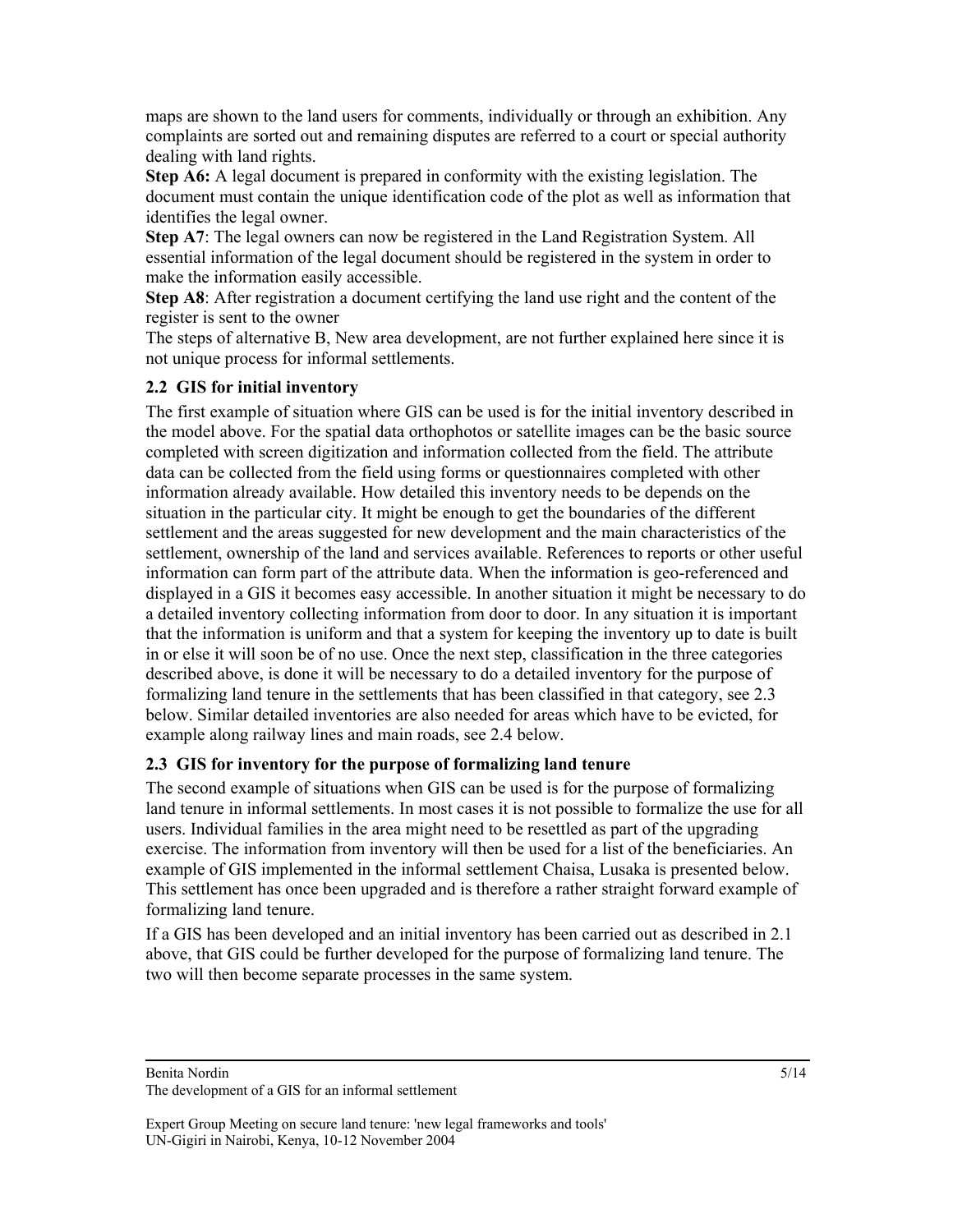# **2.4 GIS for inventory for the purpose of resettlement of areas which have to be evicted**

The third example of situations when GIS can be used is in areas which are not suitable for transfer to formal tenure. It could be a whole settlement located in an area which is dangerous or designated for other use such as industry or part of the settlement which have to be evicted such as along railway lines and main roads. Pamoja Trust has collected data in a process called enumeration for the purpose of facilitating structured discussions between land owners and occupiers in eviction areas. The information has been entered in a Access-database but is not yet linked to the spatial data as a GIS.

If a GIS has been developed and an initial inventory has been carried out as described in 2.1 above, that GIS could be further developed for the purpose of resettlement of areas which have to be evicted. This will then also become separate process in the same system.

# **3. EXAMPLE OF GIS IMPLEMENTATION IN INFORMAL SETTLEMENTS**

# **3.1 Urban Land Management Project at Lusaka (2000-2003)**

# **3.1.1 Background**

A study on Informal Land Tenure in Zambia was carried out as part of the joint project between Sida and Swedesurvey mentioned above (Benita Nordin 1998). The objective of the study was to describe and analyze the land tenure situation in informal settlements in Lusaka in general and in particular the Land Occupancy Rights, issued by the City Council of Lusaka for its usefulness as a simplified system for cadastral registration of informal settlement areas. One of the general applicable conclusions from the study was that "In any upgrading project it is very important that the question of security of tenure is tackled before water, roads or any other infrastructure is put in place". The report recommended that the occupancy license system should be used, that the occupancy license register should be computerizing and that part of the issuing procedure should be decentralized to the site offices in the areas. Lusaka City Council (LCC) decided to carry out a pilot programme to improve the security of tenure of residents in unplanned settlements in the year 2000 and signed an agreement with Sida for funding of the pilot project. Swedesurvey has provided technical advisory services to the project.

# **3.1.2 Project implementation**

The objective of the project was to provide security of land tenure in unplanned settlements and had the following three components:

- **(i) Community communication and participation** aimed at full involvement of the community in the project and promoting awareness on the importance of security of land tenure among residents;
- **(ii) Surveying and Mapping** to establish a geographic database which will establish property owners and boundaries by linking spatial data (graphics) and attribute data; and
- **(iii) Computerisation of the Lusaka City Council Deeds Registry** and improvement of the record keeping system – from settlement level up to the Council's head office where Title Deeds are issued.

One informal settlement, Chaisa, was chosen as the pilot area. The results of the three components have been used in an adjudication process in the pilot area during which the ownership of the structures was investigated and recorded in a computerised attribute register and on an orthophoto map at a scale of 1:1000.

Benita Nordin

The development of a GIS for an informal settlement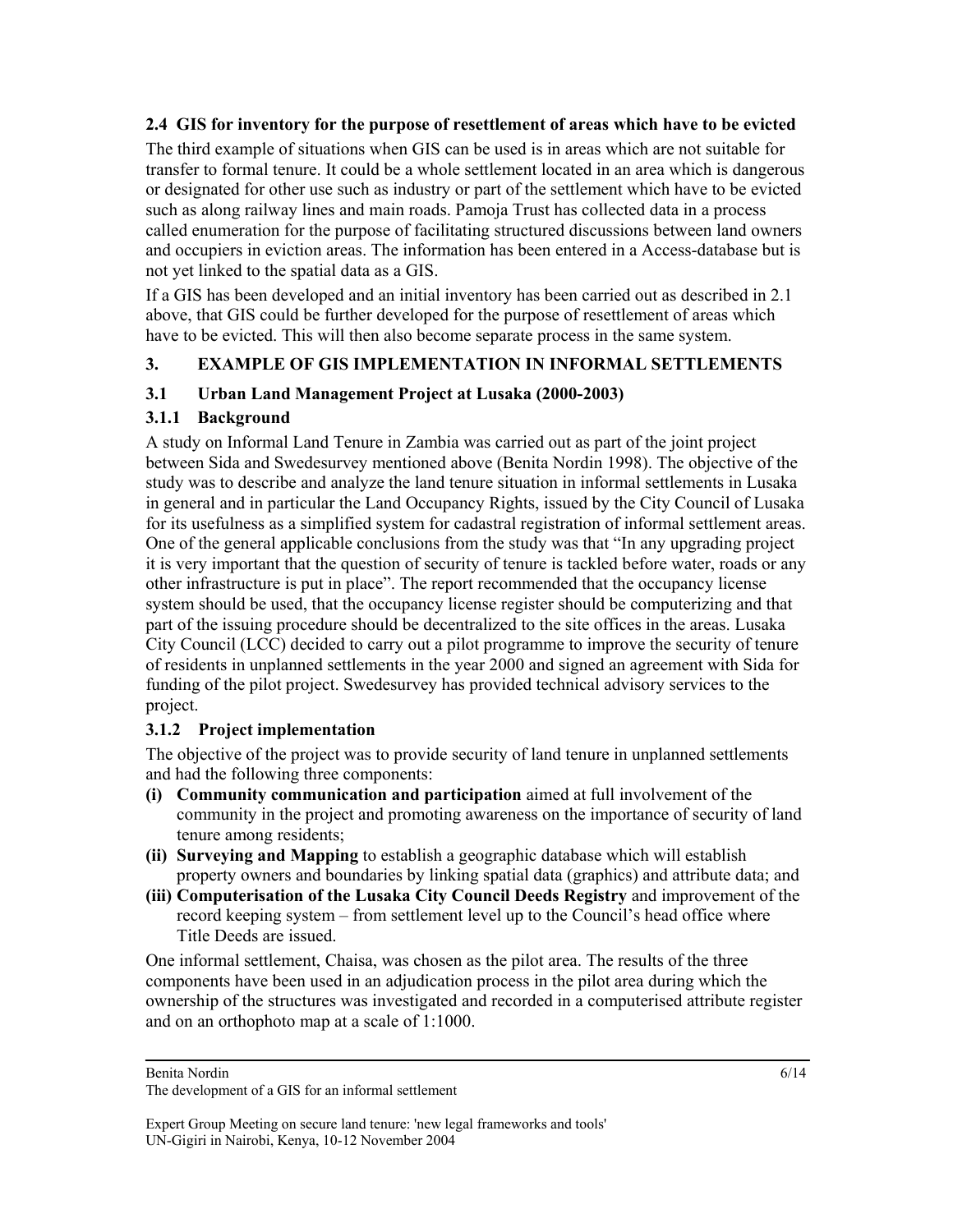# **3.1.3 Project implementation in Chaisa**

Chaisa is located about six kilometres north from the city centre and has an area of about 72 hectares. The settlement has approximately 5,200 households and a population of 33,000. In 1987, the Minister of Local Government and Housing declared Chaisa as an Improvement Area, in accordance with the Housing (Statutory and Improvement Areas, 1974) Act.

Within Improvement Areas Occupancy Licenses are given as the security of tenure. The Council holds a Certificate of Title for the whole area for ninety-nine (99) years. An occupancy licence is prepared for a period of not more than thirty (30) years. The land is described as "the land under and immediate adjoining House (or Shop) Number (block/number) in (Improvement Area Name) Improvement Area". In unplanned areas the plot is not demarcated instead the house number is indicated on the layout plan.

Resident Development Committees (RDC) are formed in the settlements. The settlement is usually divided into zones, 2-3 persons are elected as zone representatives, from which candidates are nominated and the 15 members of the committee is elected.

At the commencement of the project it was estimated that about 10% of the households had Occupancy Licenses.

Before the adjudication process was carried out in the area, a participatory research assessment was carried out with the objective to document diverse views of the residents on security of tenure and consequently identify constraints and solutions to obtaining security of tenure.

After the research a two-days workshop was held in Chaisa were all key stakeholder were invited. The results of the research were presented and a project working group was formed, comprising of council officials and resident representative. It was also agreed that the most effective way to disseminate information about the programme in the settlement would be through drama performances using a local drama group, leaflets, posters and meetings in the settlement.

Drama performances were carried out in each zone before undertaking the adjudication exercise in the field. The messages about occupancy licences and the evils of property grabbing were presented to the residents through the drama. During the performances as well as during the fieldwork, information leaflets in both English and local language were handed out.

All existing Chaisa files in the Deeds Registry at the Council office were data captured into the new developed computerized register. The attribute data from the field was also entered but was kept separately and the records were compared.

Initially aerial photographs and a mosaic from the 1997 aerial photography was used. In October, 2001, a new aerial photography of Chaisa was undertaken. From this recent photography a digital orthophoto was prepared in scale 1:1000, which was used in ArcView 3.2. At this scale it is possible to clearly identify all the structures, roads, utility features and landmarks in the settlement. The digital orthophoto map was used for on-screen digitisation in an ArcView database, in order to make polygons defining the structures on the ground. The aerial photography from October 2001 was used in the fieldwork and for making updates in the digitised map. The house numbers and other complementary information gathered in the field was entered on the digitised map in the ArcView database.

Benita Nordin

The development of a GIS for an informal settlement

Expert Group Meeting on secure land tenure: 'new legal frameworks and tools' UN-Gigiri in Nairobi, Kenya, 10-12 November 2004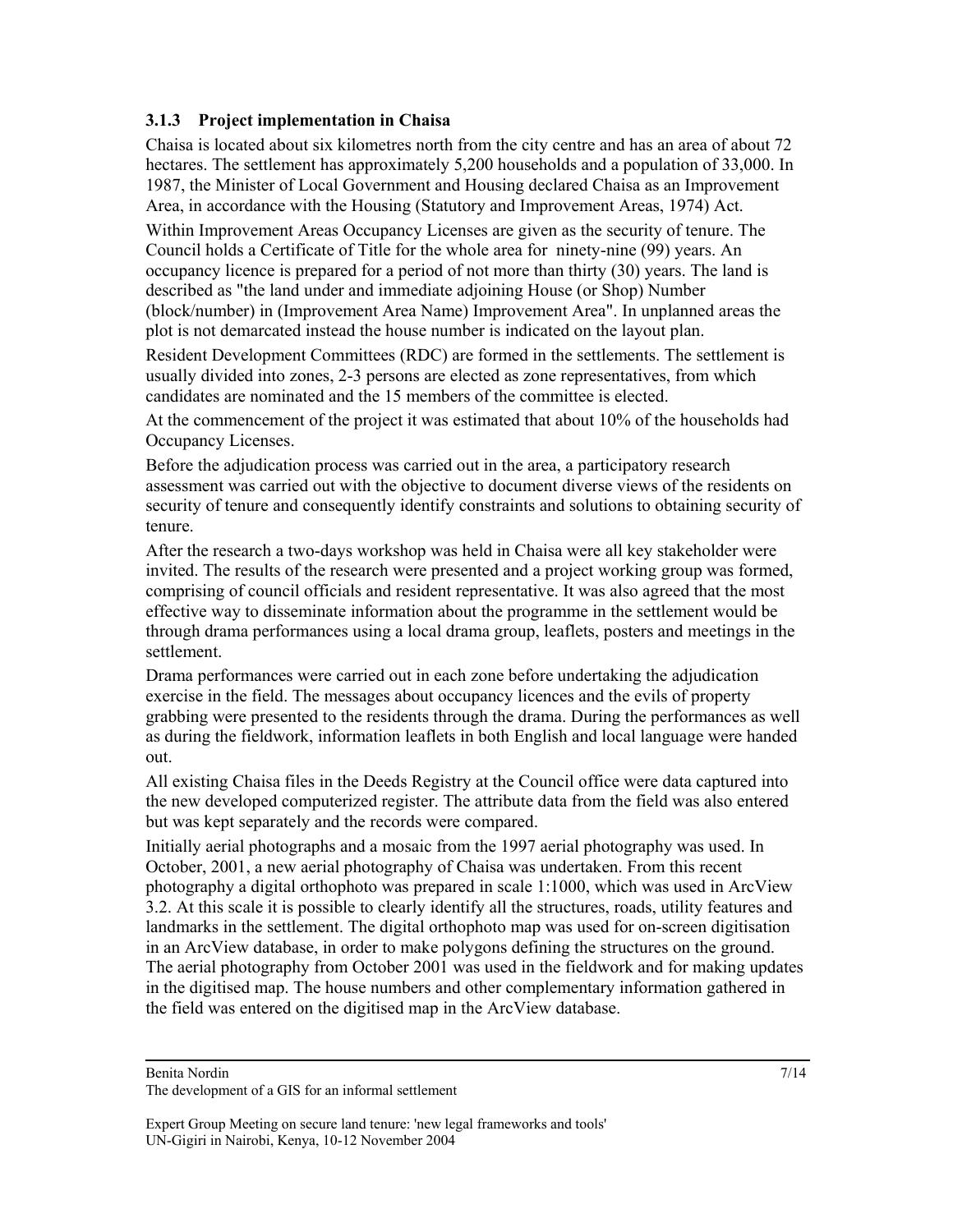The adjudication process carried out is illustrated in the figure below:



ADJUDICATION PROCESSPART1

The field team comprised three officers, one taking care of the map and making sure that the same number appears on the structure as in the attribute data, one capturing the attribute data by filling the questionnaire, <u>one</u> RDC member introducing the team to residents and investigating the number of persons in the households. Normally the field work was carried out in the morning. In the afternoon the captured data was fed into the attribute database and onto the map. The same officer, who captured the data in the field, entered that data into the data bases. The adjudication process part 1 was completed by the end of year 2002.

Part of the work of issuance of Occupancy Licences was decentralised. The residents can now apply for Occupancy Licence at the site office, where an officer from the Peri-Urban Section is assisting the applicants. The officer then takes the applications to Civic Centre, where the application is processed. When the Occupancy Licence has been signed by the official the same officer brings it back to the site office, where the applicant is signing. By the end of the project about 40% of the owners have been issued licenses.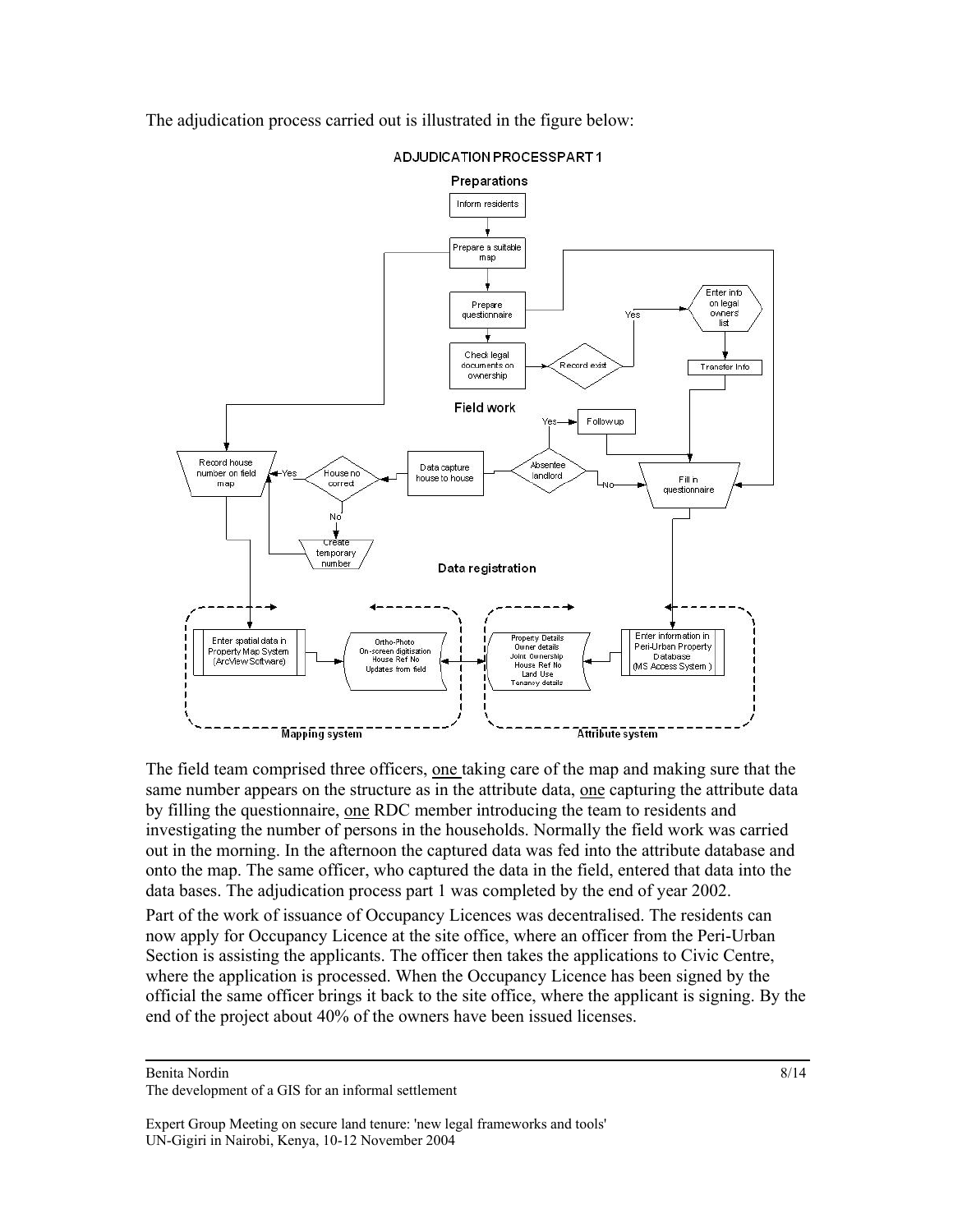### **3.1.4 Recommendation for the future**

A second part of the adjudication was suggested in the project, but since the process was not in line with the current legislation it was not possible to implement. It was also found that the legislation for Housing (Statutory and Improvement Areas) 1974 Act had not been adjusted to the changes of the country's policy. A legal consultant was therefore engaged to assess the relevant laws on land tenure in peri-urban areas. The report from the consultancy (Patrick Matibini, 2003) gives recommendation on the measures to be put in place in the legalisation to facilitate the adjudication process:

- If the process is dealt with administratively it is likely to be less lengthy and costly than if it is conducted judicially;
- For the adjudication process to be successful there is need to give the exercise extensive publicity, through advertisements in the newspapers, radio, local meetings, public notices and drama groups.
- The council need to consider whether or not the grant of an occupancy licence should continue to be subject to payment of outstanding service charges arrears since the insistence on payment of outstanding services charges has strongly discouraged applications for occupancy licences

The suggested second part of the adjudication process is illustrated below:

#### **ADJUDICATION PROCESS PART 2**



#### Verification of legal right

Benita Nordin

The development of a GIS for an informal settlement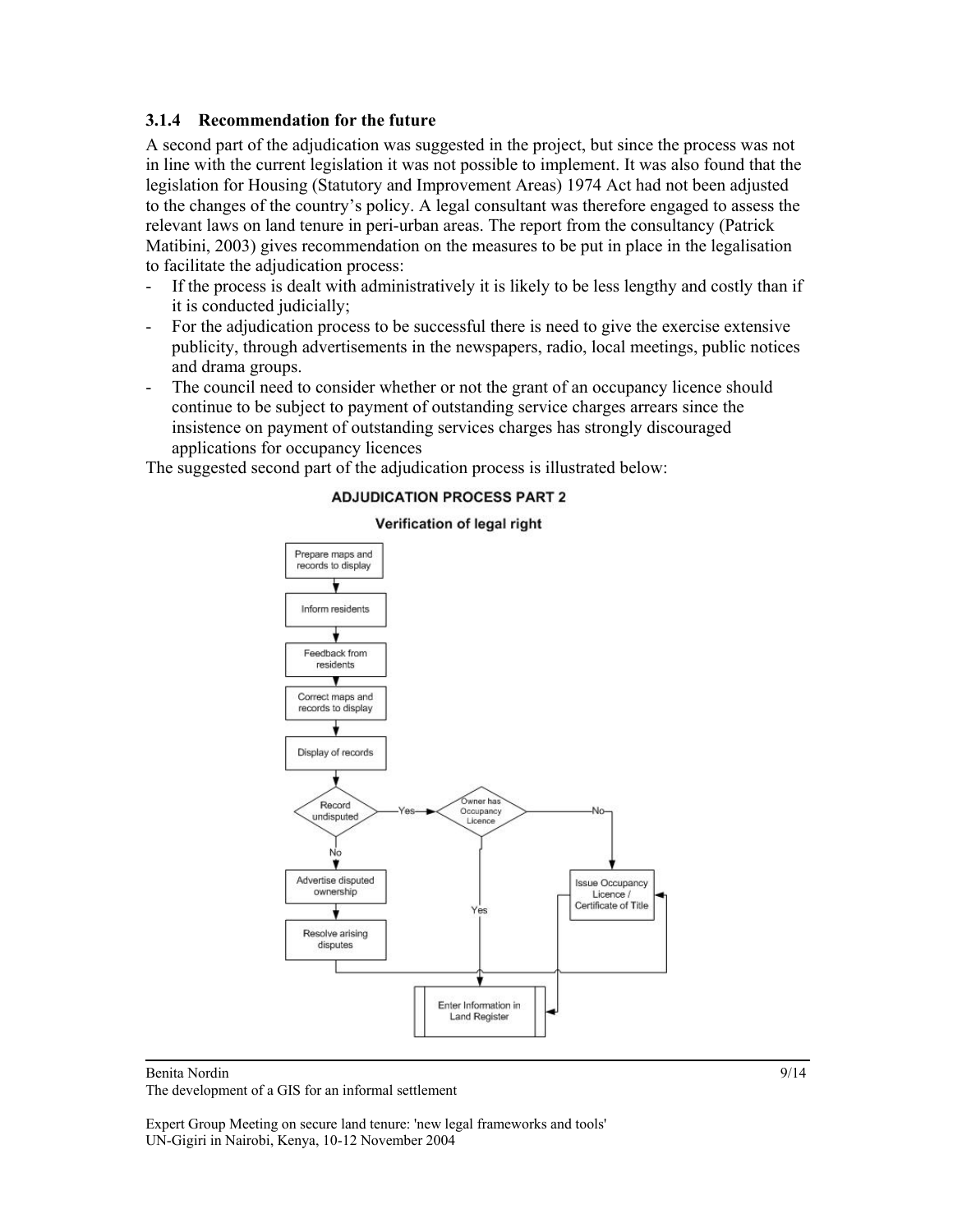During the implementation of the project it became evident that information about land, such as land rights, ownership, zoning, is scattered in a number of different places in the council. The situation causes considerable duplication of work as the same information is kept in different offices and keeping the all registers up-to-date can be an impossible task.

A feasibility study for the preparation of an out-line for a city-wide land information system was therefore carried out towards the end of the project.

The report suggests priorities for the introduction of a land information system for Lusaka. The two first steps proposed are to develop a digitized register index map for Lusaka and to enhance the existing computerized attribute system developed in the project.

# **4. COMMENTS ON DEVELOPMENT OF GIS FOR INFORMAL SETTLEMENTS**

# **4.1 Lack of spatial data**

In the introduction a GIS was defined as an integrated system of users, data hardware and software, where the data is in the focus. One of the big challenges concerning the development of a GIS for informal settlement is the lack of data. In most cases the cadastral index maps do not include the building structures within informal settlement for the simple reason that they are not part of the formal system. When the resources are limited the settlements are not a priority area for mapping in a city. The basic source of spatial (geographical) information must therefore be orthophotos or/and satellite images. The changes on the ground are usually fast and it is therefore important to have fairly recent pictures. The information needs to be verified on the ground and changes recorded. Print-outs of the ortho-photo or satellite image can serve as field maps. Simple survey using steel tapes can be used for new buildings and other details that are missing in the picture.

# **4.2 Unique identifiers for geo-reference**

The object/s to use for geo-reference needs to be clarified in order create unique identifiers. The name of the settlement could be the highest level and divisions within it such as blocks or villages the second level and the plot/house number the third level. In the Peri-Urban system used in Chaisa the identifier consists of settlement name, block number and house number.

The three levels are entered in three different fields in the database and the system is creating a house code which is used for the linking of the attribute database to the spatial database.

What looks as one building structure on the orthophoto can in reality be several building but because they are close to each other they look like one. In Chaisa, the original one-roomed house had often been extended with more rooms with separate doors from outside, which are rented out to give income to the house-owner. One building is therefore often the home of several household and each home should therefore be given a separate number. This is done by adding A, B C etc to the original house number.

| <b>Settlement name</b> | <b>Block number</b> | Plot/House number | Unique identification |
|------------------------|---------------------|-------------------|-----------------------|
| Chaisa                 | 242                 |                   | 0032420011            |
| Chaisa                 | 242                 | 1 B               | 0032420011B           |

The unique identification number is noted on the field map.

Benita Nordin

The development of a GIS for an informal settlement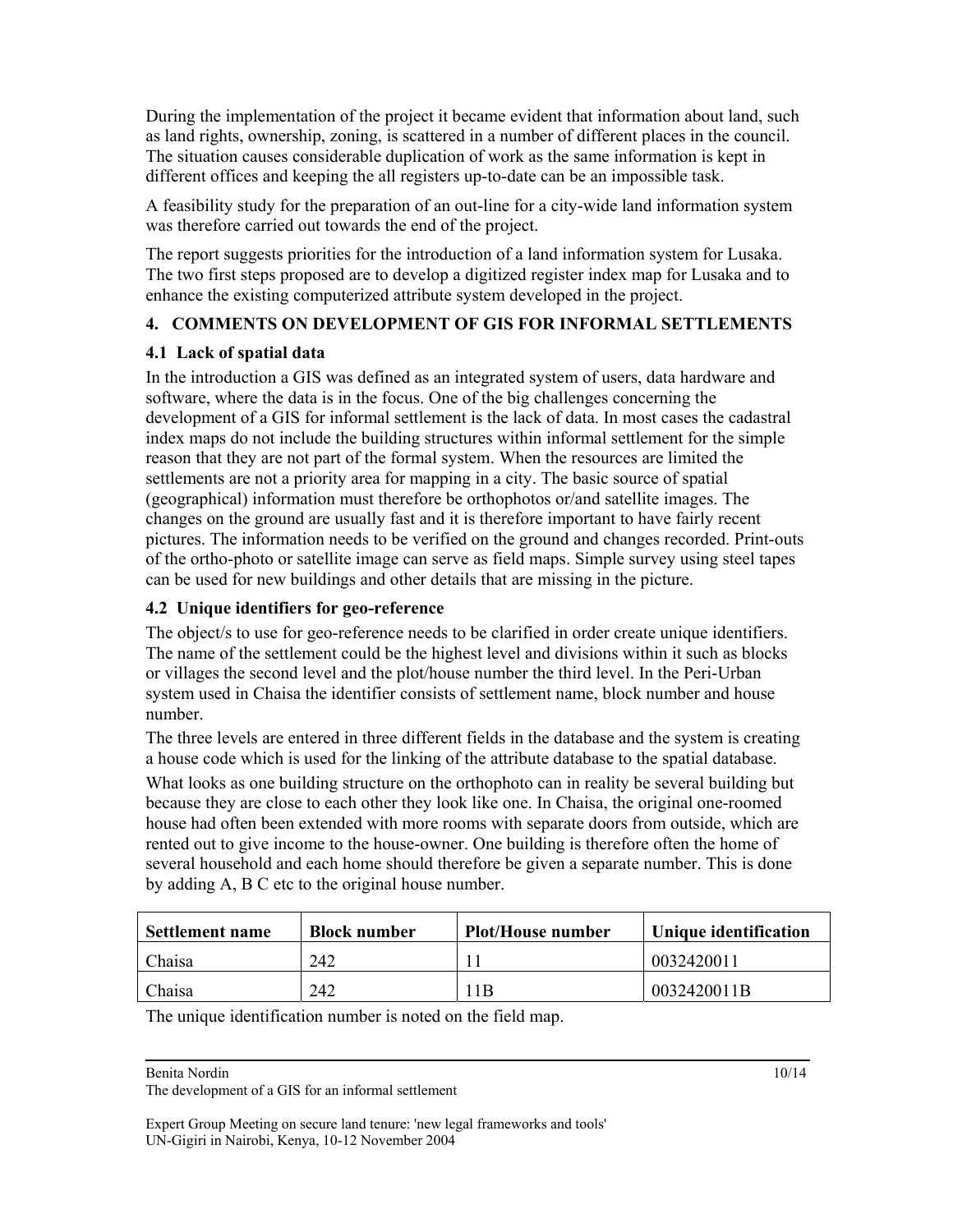# **4.3 Lack of attribute data**

There are usually few written records that can be used as the attribute data in informal settlements and the information has therefore to be collected using questionnaires. What information is needed depends on the purpose of the inventory. In Chaisa the purpose was formalization of land tenure for the owners of the structures. Information for identification of the owner, on land use and holding of occupancy license was collected. Since one of the aims also was to promote joint ownership, a question of willingness to apply for joint ownership was included.

If the purpose of the inventory instead is resettlement, information about the building structure, time of occupation, distances to workplace etc. need to be collected. If the use is other than residential addition information is needed for those other uses.

# **4.4 Unique identifiers for occupiers**

The occupier of the building is in most cases not the owner of the structure and in those cases both the information of the owner and the tenant should be collected if possible. If the purpose of the inventory is resettlement it is wise to record the household head, all the members of the household and their relation to the household head. This is done in the enumeration process developed by Pamoja Trust<sup>1</sup>.

It is necessary to have unique identification of the persons. The following information was collected in Chaisa:

| <b>Person identification information</b> |                                                                        |     |  |  |
|------------------------------------------|------------------------------------------------------------------------|-----|--|--|
|                                          | Surname First name (Middle name)   National Registration Card (NRC) No | Sex |  |  |
| Phiri David                              | 218679/11                                                              | M   |  |  |

The NRC No gives the unique identity of the person. All efforts should be made to get such a unique identifier. If it is not available the person could be identified by adding information like relation to another person, age, thumb print and photo. In those cases a number (counter) in the system can be added to ensure a unique identity. That is also useful during the data collection if it is suspected that there are duplicate ID numbers.

For the purpose of search it is advisable to have different fields in the database for surname, first name and middle name.

# **4.5 The quality of the data**

l

The questionnaire has to be developed in such a way that the question is easily understood and answers become clear. Multi-choice questions are a good. The following can serve as an good example:

| Distance to work place? |                          |  |  |  |
|-------------------------|--------------------------|--|--|--|
| $\Box$ Less than 1 km   | More than 5 km<br>$\Box$ |  |  |  |
| $\Box$ 1 km – 3 km      | $\Box$ I work here       |  |  |  |
| $\Box$ 3 km – 5 km      |                          |  |  |  |

*Source: Enumeration form from Pamoja Trust* 

Benita Nordin <sup>1</sup> Pamoja Trust is a non-governmental Kenyan organization working in informal settlement.

The development of a GIS for an informal settlement

Expert Group Meeting on secure land tenure: 'new legal frameworks and tools' UN-Gigiri in Nairobi, Kenya, 10-12 November 2004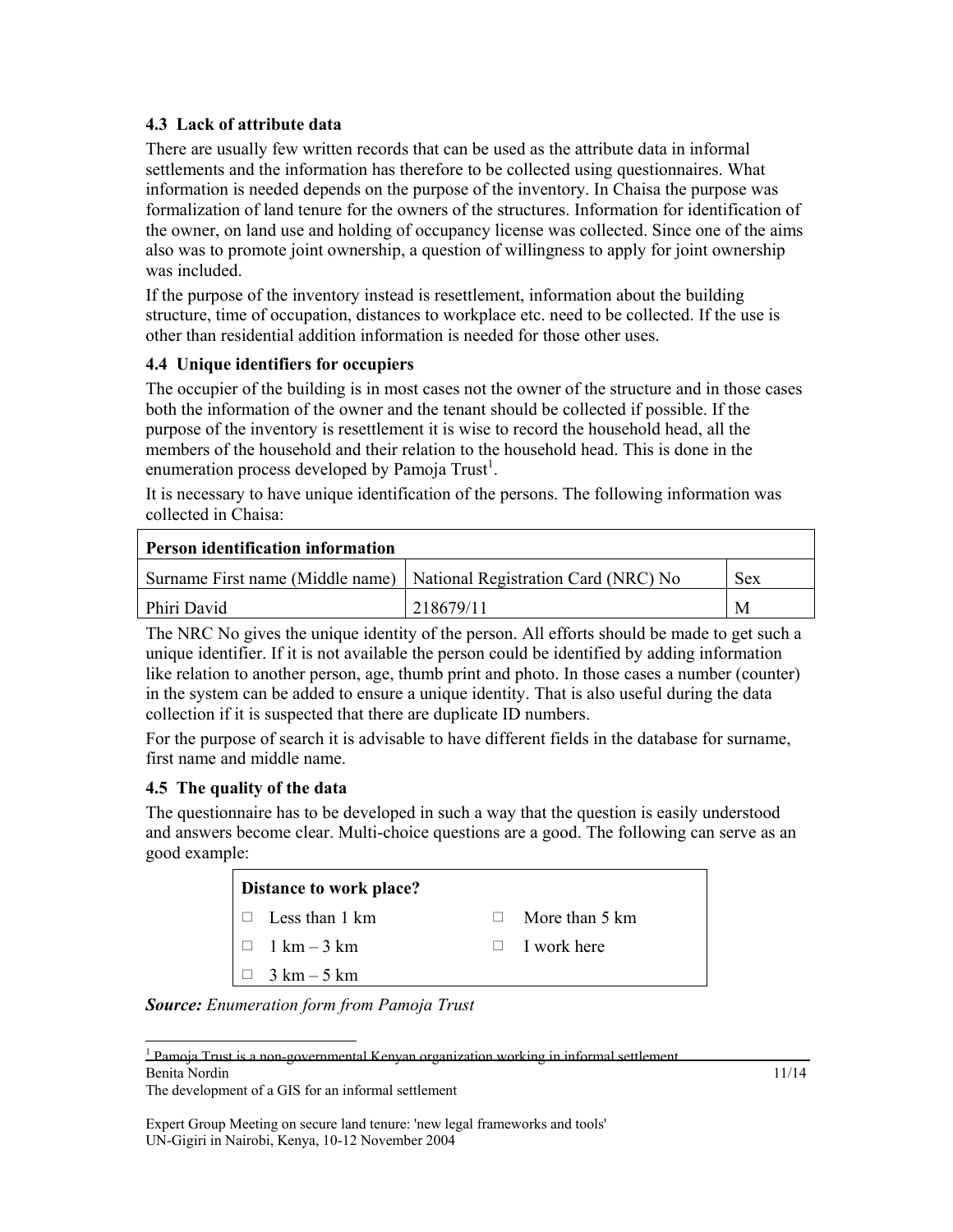The answers should be entered in the database by a system using codes in order to speed up the keying-in process and to avoid unnecessary errors.

In order to get good quality data it is important to work with the community. The whole data collection exercise is dependant on the cooperation of the residents. Because of the insecurity of land tenure in the informal settlements the residents are suspicious. Rumours spread easily and can make the exercise difficult and the residents have to be involved at an early stage. At least one respected person from the community should be part of the field team. Thanks to the emphasis on awareness campaigns etc. the field teams could avoid to spend time on explaining the purpose of the inventory.

The data also needs to be verified. In Chaisa the verification of the field data against the existing records on land tenure was done as part of the data collection process. Another verification procedure is suggested in the second part of the adjudication process through display of the maps and the records in the area for the residents to check and rectify.

Pamoja Trust has worked a process of verification of the data they have collected. After the data has been entered in the Access-database print-outs with the data for each household are made and given out to every house hold. The data is then analyzed with the community at a level of 20 to 50 households. The process seems to have worked out well.

The system for entering the data collected in attribute database should also have inbuilt checks to make sure that combinations of data are reasonable and that data entered into the different database fields have the correct format.

# **4.6 Database design and data collection**

The database design is fundamental for any system development. The database should be a relational database and the design of the database and the development of the questionnaire for the data collection in the field should be an integrated process. If the database consists of many related tables future changes in the system becomes easier. The process and the system should be tested in a small scale before it is implemented to allow for changes.

# **4.7 The data conversion exercise**

The size of the data conversion exercise is often underestimated. Since there usually is difficult to find information on the number of households, structures etc. estimations have to be made on the number of records to be collected. It is even more difficult to estimate how long time each processes will take. For the Urban Land Management Programme in Lusaka the following estimates have been done based on the experiences from the pilot in Chaisa. The number of houses in un-planned areas was estimated to 140,000 in Lusaka. If one field team will capture 100 houses a week it will take 24 years to capture the data. Six teams will be then be needed to finish the exercise in 4 years.

# **4.8 Processes of requiring security of tenure need to be changed**

# **4.8.1 Applicant driven and cumbersome processes**

The processes of requiring a legal document for security of tenure are applicant-driven. The procedures are complicated, cumbersome and time-consuming and made for professionals. The applicant is often only told the next step not the whole procedure. There are for example fees that should be paid at different stages, which the applicant is not aware of. The consequences are:

The development of a GIS for an informal settlement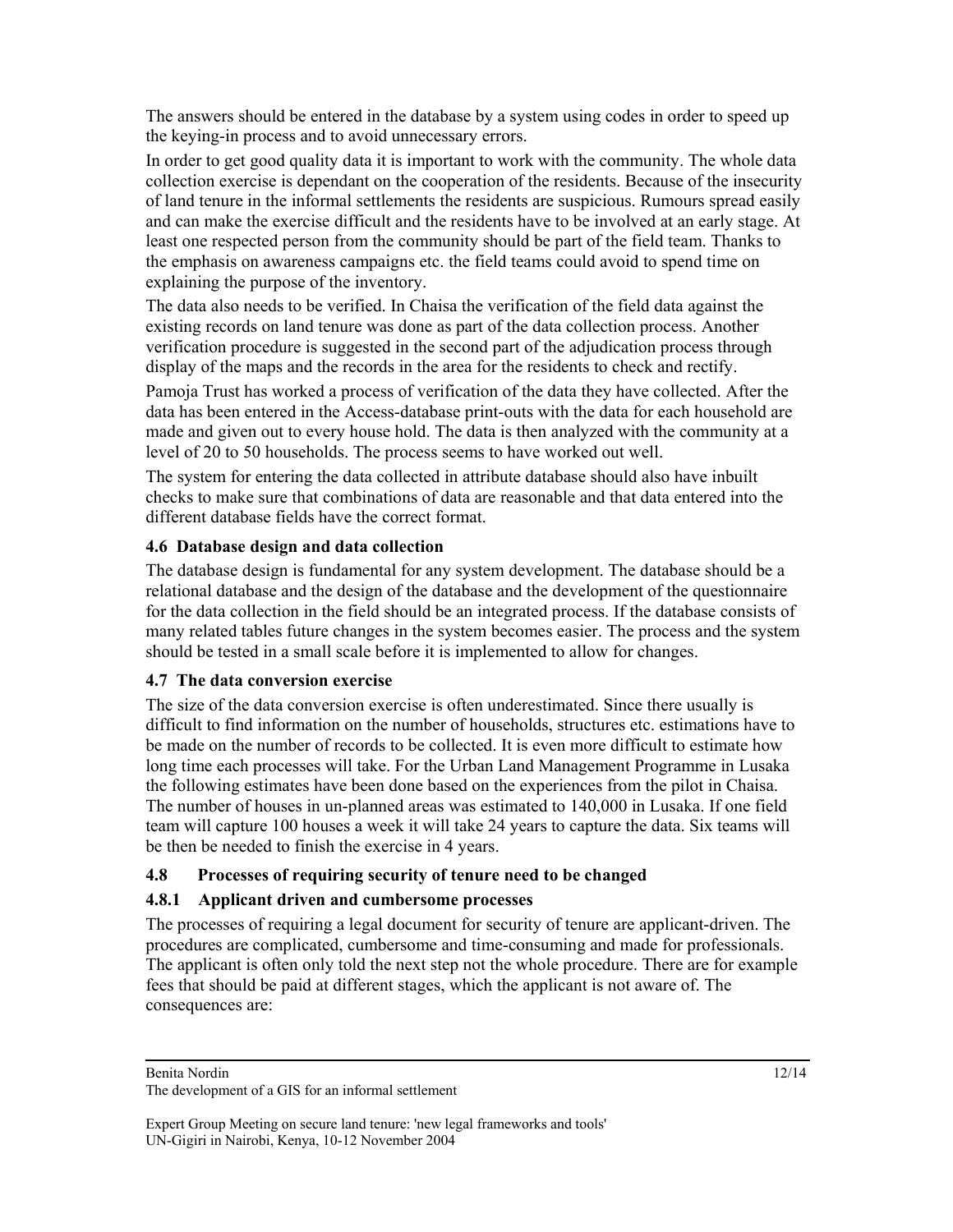- The adjudication process could not be completed due to lack of legal status
- Users are discourage to apply
- In many cases the legal process is not completed
- Costly and time-consuming procedure for the applicant
- Difficult to follow-up for handling officers and the management
- The workload for the handling officers becomes impossible to handle
- Corrupt practices

### **4.8.2 Processes not in accordance with legislation**

Although policies and practices have changed, the legislation has not been up-dated. The consequences are:

- The processes are inconsistent, the different handling officers develop their own processes
- Since the legislation is not followed reinforcement becomes difficult
- The general public mistrust the institutions and their staff

### **4.8.3 System development built on processes**

The system development of a modern land management is built on processes. Since the processes today are not efficient it is important to develop the processes also as part of the development. Legislation has also to be updated.

The computerized system should have a monitoring system that makes the processes transparent. It should be easy to find information on where in the process an application has reach, how long the processes take, how many applications each officer has completed etc. When the applicant hands in the application he/she should be informed about the whole process and about what is required of him/her. Once entered, the system should keep track of how far the application has reached to assist the handling officer. The applicant should trust that his/her application is processed without him/her contacting the handling officer.

#### **4.8.4 Up-to-date records**

One of the big challenges is to keep the data up-to-date. Even if the current tenure is formalized but future changes of ownership are not recorded, the records will soon be out of date. In Chaisa it was found that one of the main reasons for the residents not to apply for occupancy license was that they had to pay debts on rates even for previous house owners. Such obstacles have to be sorted out and the residents need to be motivated to register in the formal system. The information should be available at a decentralized level and the community engaged in the updating process.

# **4.9 GIS for informal settlements – part of the formal system**

The aim of the development of GIS for the purpose of land management in informal settlement should be to make it part of the formal land management system. For development purposes it might be necessary to develop pilot systems and carry out pilot projects, but it is important for the development of the urban areas in cities in developing countries that the areas with informal land tenure is brought into the formal land management system.

Benita Nordin

The development of a GIS for an informal settlement